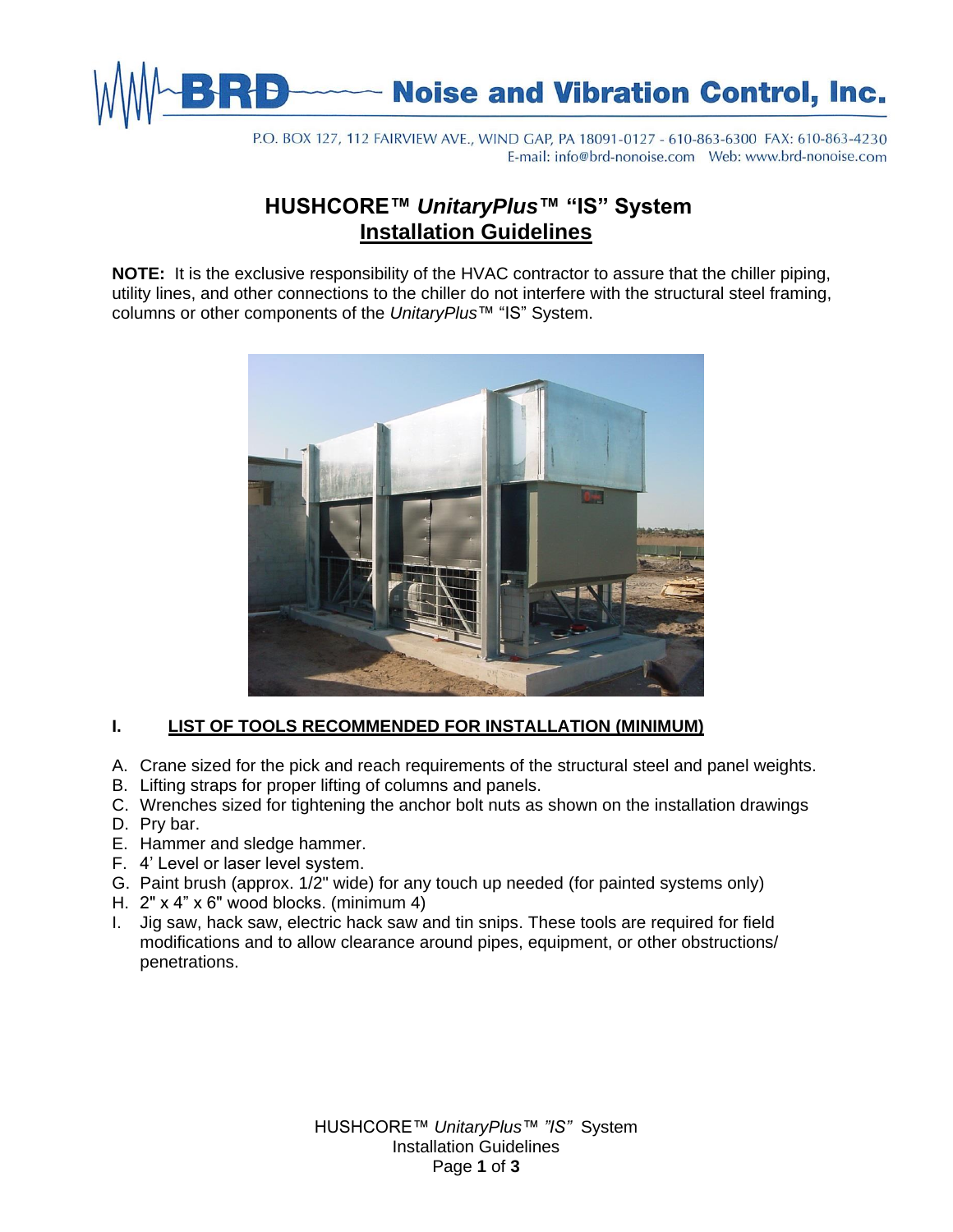#### II. **PLANNING**

Coordinate the chiller concrete pad dimensions and depth to handle support of the vertical columns of the *Unitary*™ "IS" System. The concrete pad must be sized to extended minimum 24" beyond the footprint of the chiller on all sides. The pad depth must be thick enough to accommodate the anchor bolt embedment depth shown on the drawings.

Prior to beginning installation of your barrier system review the drawings which may include some or all of the below:

**Plan View -** showing the general foundation and column layout

**Elevations –** showing all walls viewed from the outside of the barrier and in some instances Internal Elevations.

**Panel Layout Plan –** showing the proper layout for the panels by mark-#.

**Detail Sheet –** showing all necessary details keyed to their appropriate location on either the Plan Views or Elevations.

Panels and connector components are keyed to the drawings and Bill of Materials in the following manner:

- 1. Panels are marked on the drawings by Panel Mark Number (i.e. 1-1, 1-2, etc.) and by the nominal size of the panel (i.e. 48x108 is a 48" x 108" panel). NOTE: Actual panel sizes could measure slightly undersized from the dimensions on the drawings to allow for column web thicknesses and tolerances.
- 2. Connector and Joiner components are indicated on the Drawings by type and length.
- 3. Please review drawings and details to determine **corner configurations**.

#### **III. SET STRUCTURAL COLUMNS**

First, Survey all the foundations and anchor bolts. Check each set of anchor bolts for proper layout and center-to-center dimensions. Call BRD immediately if there are any variations from the installation drawings. If dimensions are OK, set all the leveling nuts accordingly such that the bottoms of all base plates are at the same elevation. If drop in anchors are used, refer to the drawings for details on installation.

Using the crane (or hoist system) set each column on the anchor bolts. Ensure that the column configuration and mark # match the location on the installation drawings. Plum and square each column then tighten anchor bolt nuts.

Set all columns and anchor to foundations. Recheck spacing and center-to-center dimensions before starting panel installation.

Refer to the project drawings for rooftop installations which will require project specific anchorage and attachment methodologies.

> HUSHCORE™ *UnitaryPlus™ "IS"* System Installation Guidelines Page **2** of **3**